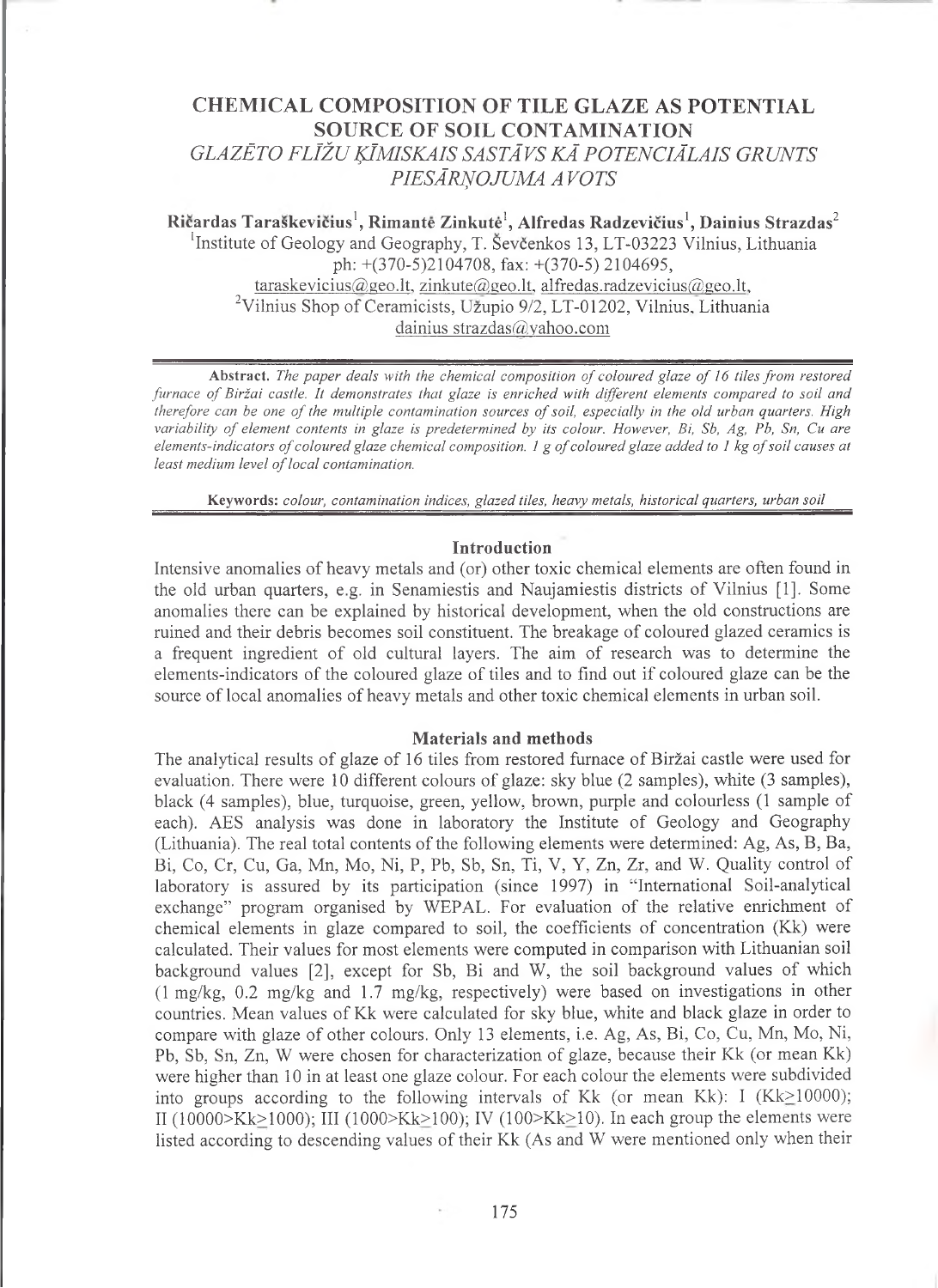content was above the detection limit). Also additive accumulation indices Za were calculated for each colour by summing up Kk of 11 elements (except for As, W). For each of these elements and each glaze colour the mass of this glaze added to 1 kg of soil and resulting in the element content in contaminated soil higher than maximum permitted concentration (MPC) was calculated. Possible contamination level of 1 kg of soil by 1 g of each glaze colour was also estimated according to the same 11 elements.

## **Results and discussion**

According to Za the glaze of different colour can be arranged in the following way: blue > purple > white > yellow > brown > black > sky blue > turquoise > colourless > green (Fig. 1).



*Fig. 1.* **Average additive accumulation indices (Za) of various colour glaze**

Enrichment in Bi, Sb, Ag, Pb, Sn, Cu is observed in glaze of all colours (Table 1). Therefore these 6 elements are indicators of glaze. Arsenic is also found in almost all glazes, except for colourless, green and brown. Besides, some colours are characterised by specific elements: blue glaze by Co(Kk=20380), Ni(327), Mo(149), purple by W(441), Mn(64) and Zn(12), brown by W(403), Mn(110), Co(31), Zn(19), black by W(155) and Mn(110).

*Table 1.*

| Glaze        | I (Kk > 10000) | .<br>II(10000>Kk>1000) | III (1000>Kk>100) | IV (100>Kk>10). |
|--------------|----------------|------------------------|-------------------|-----------------|
| Blue         | Bi > Co > Pb   | Ag>Sn>Sb>As            | Cu>Ni>Mo          |                 |
| Purple       | Bi>Sn          | Pb                     | Ag>Sh>W>As>Cu     | Mn > Zn         |
| White        | Bi, Sn, Ag     | Pb                     | Sb, As            | Cu              |
| Yellow       | Sb, Pb         | Sn                     | Ag, Bi, $As$      | Cu              |
| Brown        | Pb, Ag         | Bi                     | Sb, W, Sn, Mn     | Co, Cu, Zn      |
| <b>Black</b> | Bi             | Pb, Ag, Cu, Sb         | Sn, W, As, Mn     |                 |
| Sky blue     | Sn, Pb         | Sb, Ag                 | Bi, Cu, As        |                 |
| Turquoise    | Sn             | Pb, Cu, Ag, Bi         | Sb, As            |                 |
| Colourlessc  | Pb             | Ag                     | Sb, Sn            | Bi, Cu          |
| Green        | ـــ            | Pb, Ag, Cu, Bi         | <b>Sb</b>         | Sn              |

|  |  |  |  | Distribution of elements among groups in glaze of different colour |  |
|--|--|--|--|--------------------------------------------------------------------|--|
|  |  |  |  |                                                                    |  |

The group of coloured glaze with  $Za > 100000$  is predetermined by the highest enrichment (Kk>50000) in Bi, followed by Sn, Pb (Kk>5000) (Fig. 2), the group with Za from 25000 to 50000 is - by high enrichment (Kk>5000) in Pb in different combinations with Sb, Sn, Bi, Ag depending on the colour (Fig. 3) and the group with  $Za<25000 - by$  the highest accumulation  $(Kk>5000)$  of Pb and Ag, for green colour also with high Kk  $(>1000)$  of Cu and Bi (Fig. 4).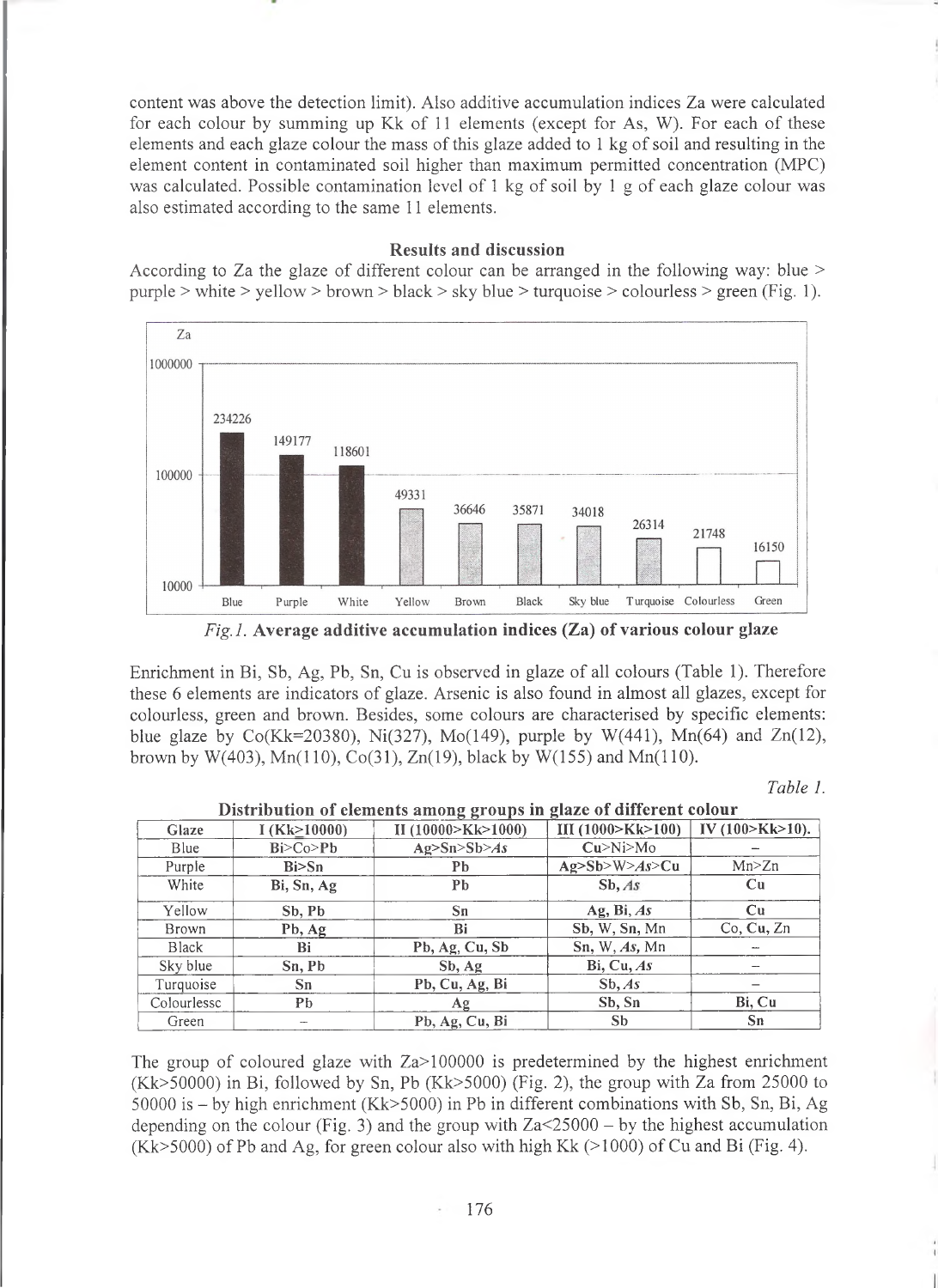

*Fig. 2.* **Enrichment of elements in coloured glaze group with highest (>100000) Za**



*Fig. 3.* **Enrichment of elements in coloured glaze group with medium (25000-50000) Za**



*Fig. 4.* **Enrichment of elements in coloured glaze group with lowest (<25000) Za**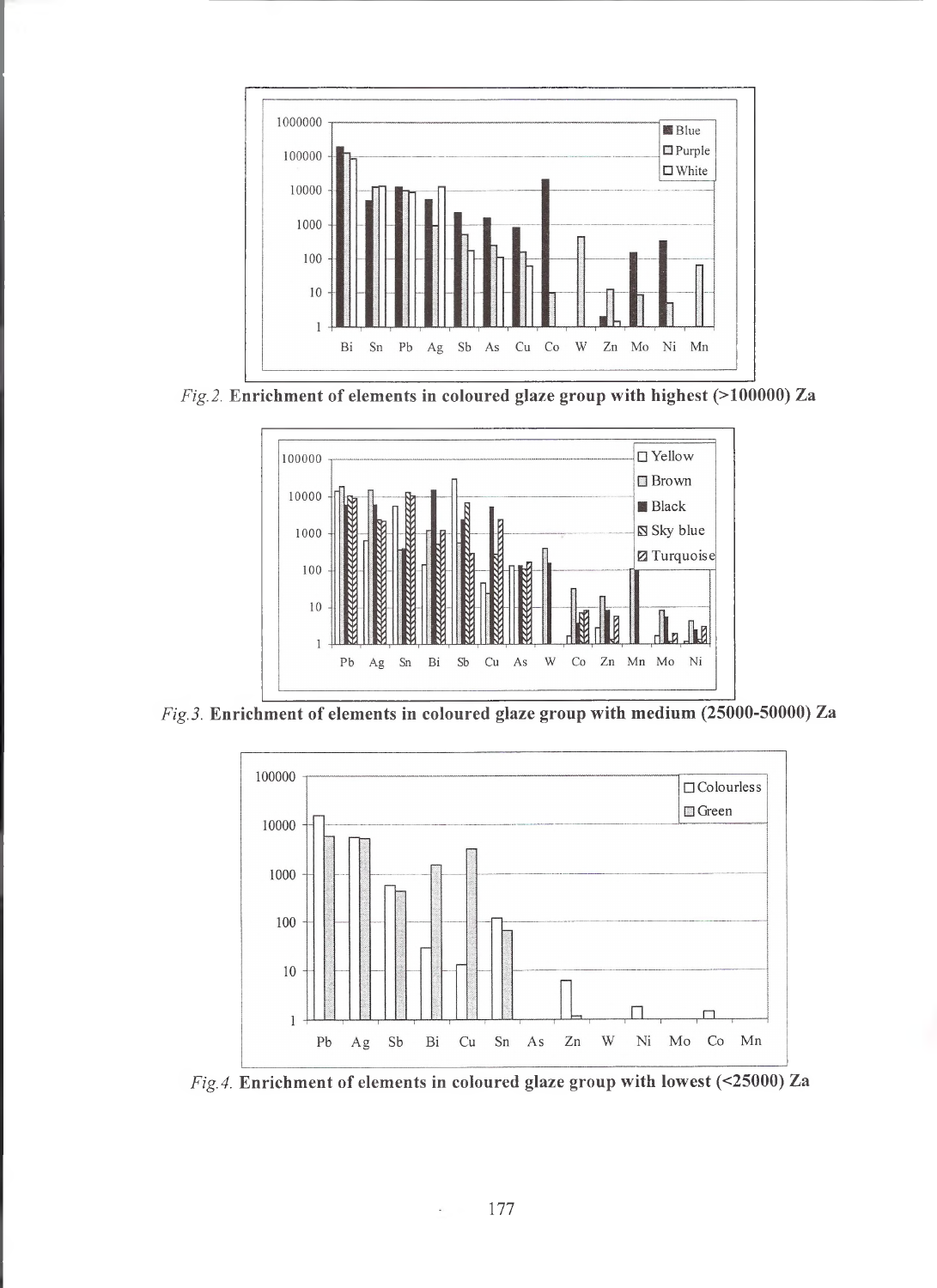There is distinct grouping of white and black graze samples, but not sky blue samples according to 6 elements-indicators (Fig. 5). Also the group of the colours with the highest enrichment in 11 elements (blue, purple and white glaze) is well separated from other colours.



*Fig. 5.* **Cluster analysis results of glazes according to enrichment of Bi, Sb, Ag,** Pb, **Sn, Cu Explanation: "turquois" - turquoise, "skyblue" - sky blue, "colourle" - colourless, the colour is followed by the number.**

For most of the above-mentioned 11 elements (except for Mn), the median concentration coefficients in all analysed glazes are higher than 1, indicating enrichment of glaze in these elements (Fig. 6). Six elements-indicators of glaze (Pb>Sn>Ag>Bi>Sb>Cu) have much higher median enrichment compared Zn, Co, Ni and Mo.



*Fig. 6.* **Median enrichment of elements in all investigated glaze**

ř.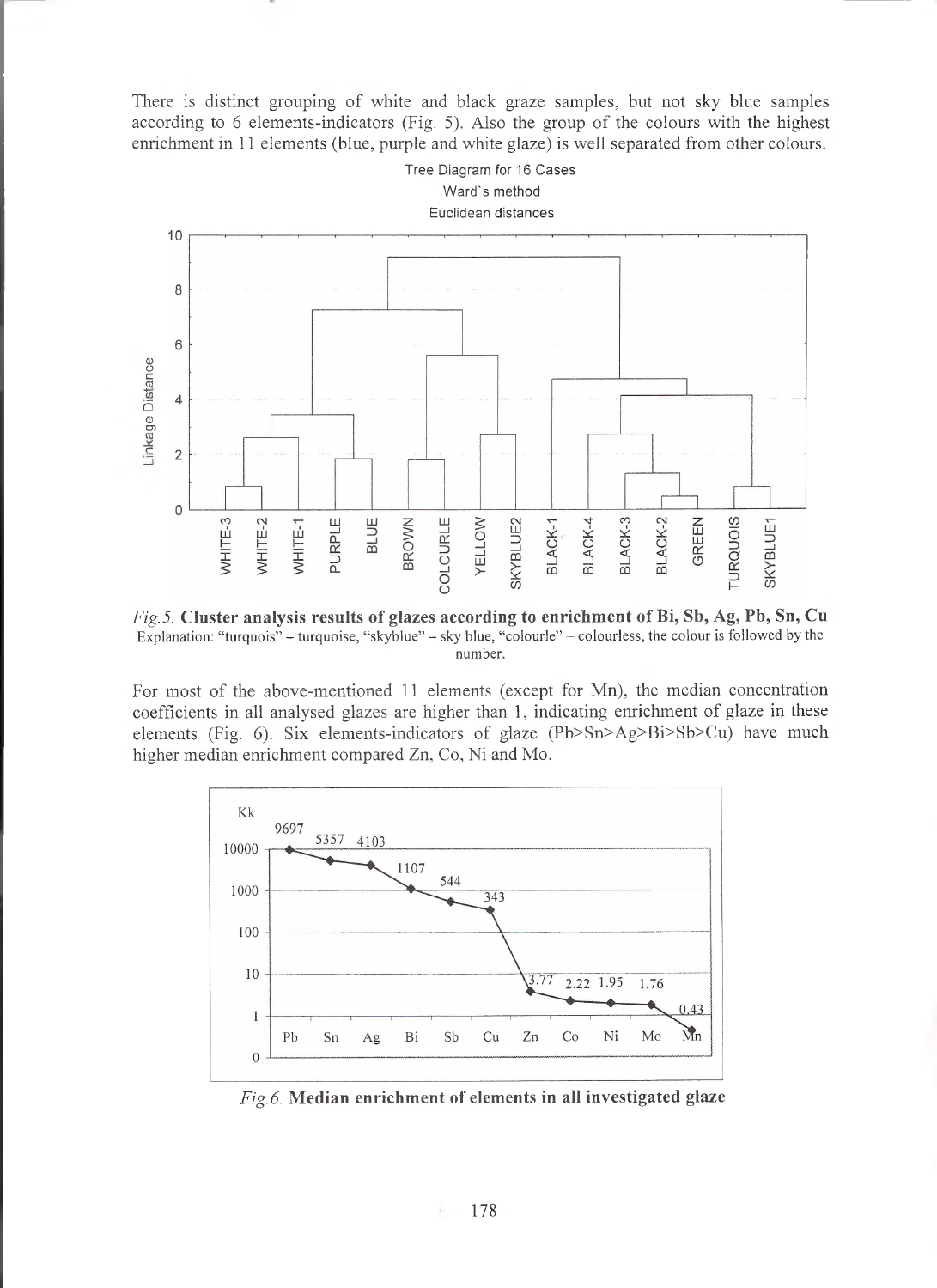Two indices are used in Lithuania for evaluation of soil quality in residential districts: *coefficient of danger* K<sub>0</sub> and *total (additive) contamination index* Zd [3]. The first one is calculated as a ratio of element content in soil to maximum permitted concentrations (MPC) in soil. The index Zd depends on the number of contaminants and sum of their concentration coefficients, which are calculated by dividing the element concentration in soil by its background value. Investigations in Russia [4] and later in Vilnius [5] have shown that Zd index is related to sick children rate. The same four categories of danger can be determined according to each index: allowable (A), medium dangerous (MD), dangerous (D) and extremely dangerous (ED). Soil quality is estimated by choosing the more dangerous category from two different categories (according to  $K_0$  and according to Zd). Medium dangerous, dangerous or extremely dangerous categories of soil contamination will be called hazardous contamination.

To show the possibility of the above-mentioned 11 elements to form anomalies in urban soil contaminated with breakage of glazed tile, the following estimation has been done. For each element and each glaze colour the minimum mass of glaze, the addition of which to 1 kg of soil results in element soil content higher than its MPC, was calculated (Table 2). When element content exceeds MPC, soil contamination is hazardous. While Bi has no MPC, the limit of its 16 background values was chosen instead of MPC. This is because when the concentration coefficient of an element exceeds 16, the element alone causes hazardous soil contamination. The limit of 16 background values was chosen also for W, as it has no defined MPC values. The following classification of masses was chosen:  $\leq 1$  g extremely low mass, 1-10 g – low mass, 10–100 g – medium mass, 100–500 g – high mass,  $>500$  g – not realistic mass.

It is obvious that the elements-indicators of glaze pollution (Pb, Sn, Ag, Bi, Sb and Cu) can create hazardous soil contamination. Very low mass of whatever glaze colour added to 1 kg of soil creates hazardous soil contamination by Pb (Table 2). Hazardous soil contamination by Sn can be created by very low mass of most glaze colours (except for brown, black, colourless and green) or medium mass of whatever glaze colour. Hazardous soil contamination by Ag can be formed by low mass of most glaze colours (except for yellow, purple, sky blue and turquoise) or medium mass of whatever glaze colour. Hazardous soil contamination by Bi can appear due to very low mass of blue, purple, white or black glaze, medium mass of most glaze colours (except for yellow and colourless) or high mass of yellow glaze. Hazardous soil contamination by Bi from colourless glaze is not realistic. Hazardous soil contamination by Sb can be caused by very low mass of yellow glaze, low mass of blue, black or sky blue glaze or medium mass of whatever glaze colour. Hazardous soil contamination by Cu can be caused by low mass of black, turquoise or green glaze, medium mass of blue, purple or sky blue glaze or high mass of white or yellow glaze. Hazardous soil contamination by Cu from brown and colourless glaze is not realistic.

Hazardous soil contamination by other 5 elements (Zn, Co, Ni, Mo and Mn) is either not realistic at all  $(Zn)$  or can be formed only by some colours of glaze  $(Co - by$  very low mass of blue glaze or high mass of brown glaze, Ni and Mo  $-$  by medium mass of blue glaze, Mn  $-$  by medium mass of purple, brown or black glaze).

Some glaze colours are enriched with As or W. Medium mass of purple or brown glaze will result in hazardous soil contamination by W. Low mass of blue, medium mass of purple, yellow, sky blue or turquoise glaze result in hazardous soil contamination by As.

While each colour of glaze is enriched with many elements, even very low mass of glaze can create hazardous soil contamination. The theoretical contamination levels were calculated for 1 kg of soil contaminated by 1 g of different colour glaze (Table 3). It is obvious that even very small mass (1 g) of each glaze colour creates at least medium dangerous category of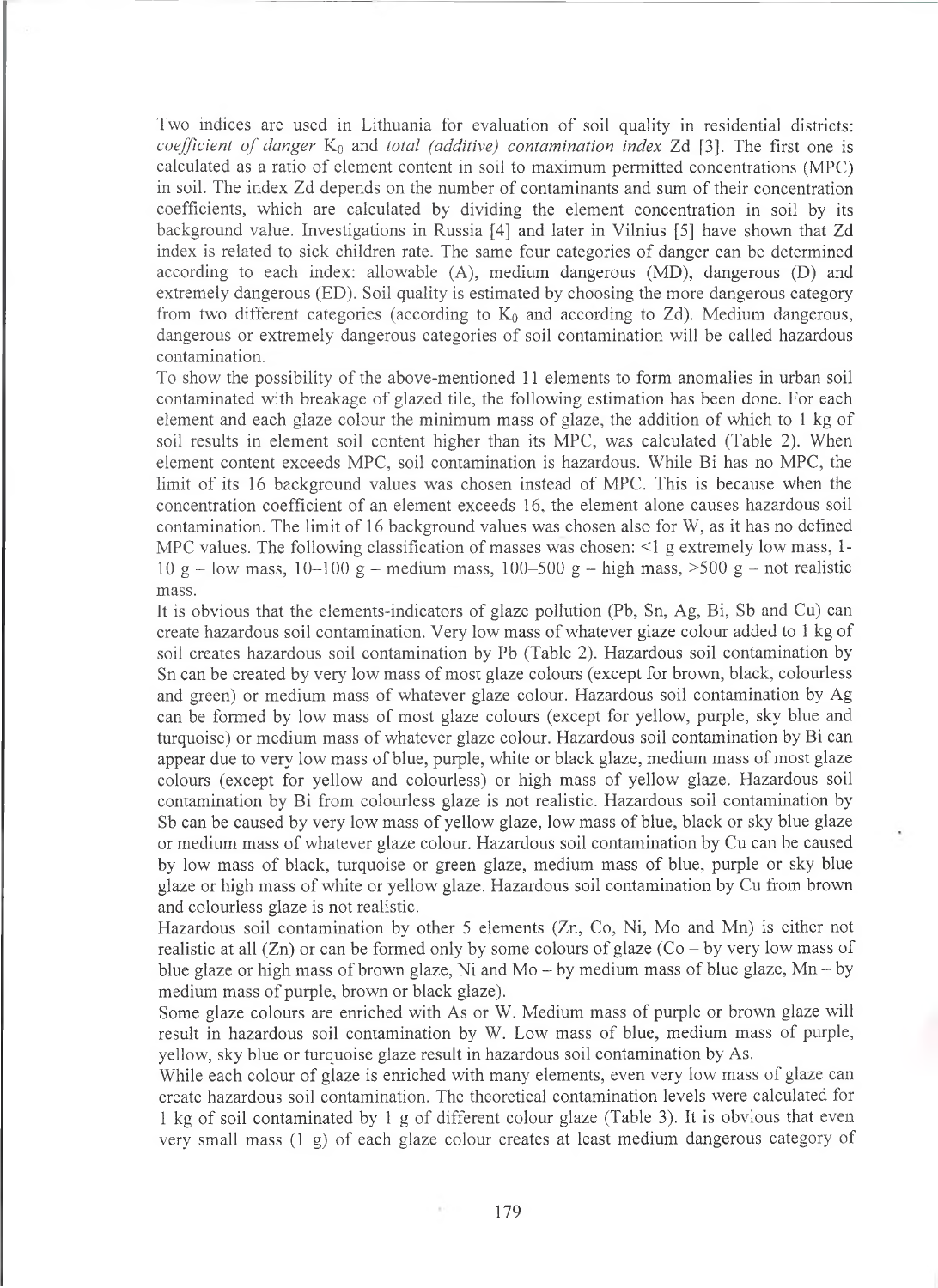contamination. This is because in all cases at least one element (Pb) exceeds its MPC. The MPC values of Sn are also often exceeded, in blue glaze  $-$  of Co and in yellow glaze  $-$  of Sb. The categories of soil contamination due to exceeding MPC values are usually medium dangerous (except for Co in blue glaze and Pb in brown glaze, which cause dangerous category of soil contamination). The final category of soil contamination is predetermined by Zd index, which ranges from 17 for green glaze to 235 for blue glaze. Blue or purple glaze causes extremely dangerous category of soil contamination, white, yellow, brown, black or sky blue - dangerous and turquoise, colourless or green - medium dangerous. All this proves that chemical composition of tile glaze is potential source of soil contamination.

*Table 2.*

| Estimation of the mass of different colour glaze to be added to 1 kg of soil for creating |                              |  |  |
|-------------------------------------------------------------------------------------------|------------------------------|--|--|
|                                                                                           | hazardous soil contamination |  |  |

|                                                                                              |                | питит пома зонг сонтинный пон |                |                |                |                                  |                |       |                |       |       |  |
|----------------------------------------------------------------------------------------------|----------------|-------------------------------|----------------|----------------|----------------|----------------------------------|----------------|-------|----------------|-------|-------|--|
|                                                                                              | P <sub>b</sub> | Sn                            | Ag             | Bi             | S <sub>b</sub> | Cu                               | Zn             | Co    | Ni             | Mo    | Mn    |  |
| Soil background (mg/kg)                                                                      | 15.1           | 2                             | 0.065          | 0.2            |                | 8.9                              | 28.1           | 4.6   | 12.6           | 0.67  | 390   |  |
| Soil MPC (mg/kg)                                                                             | 100            | 10 <sup>1</sup>               | $\overline{c}$ |                | 10             | 100                              | 300            | 30    | 75             | 5     | 1500  |  |
| 16 background values (mg/kg)                                                                 | 242            | 32                            | $\mathbf{1}$   | $\overline{3}$ | 16             | 142                              | 450            | 74    | 202            | 11    | 6240  |  |
|                                                                                              |                |                               |                |                |                | Element content (mg/kg) in glaze |                |       |                |       |       |  |
| Glaze colour                                                                                 | P <sub>b</sub> | Sn                            | $\bf{Ag}$      | Bi             | S <sub>b</sub> | Cu                               | $\mathbf{Z}$ n | Co    | N <sub>i</sub> | Mo    | Mn    |  |
| Blue                                                                                         | 187500         | 10000                         | 350            | 37500          | 2250           | 7250                             | 55             | 93750 | 4125           | 100   | 213   |  |
| Purple                                                                                       | 150000         | 25000                         | 63             | 25000          | 525            | 1400                             | 350            | 45.0  | 62.5           | 5.8   | 25000 |  |
| White                                                                                        | 133333         | 26667                         | 833            | 16675          | 177            | 540                              | 40             | 2.2   | 8.5            | 0.5   | 93    |  |
| Yellow                                                                                       | 214286         | 11429                         | 43             | 29             | 28571          | 400                              | 74             | 7.4   | 14.3           | 1.1   | 34    |  |
| Brown                                                                                        | 285714         | 714                           | 1000           | 243            | 571            | 214                              | 543            | 142.9 | 52.9           | 5.4   | 42857 |  |
| Black                                                                                        | 93533          | 803                           | 384            | 3149           | 2377           | 45580                            | 219            | 17.2  | 30.1           | 3.4   | 42763 |  |
| Sky blue                                                                                     | 162500         | 26667                         | 150            | 106            | 6797           | 2457                             | 37             | 32.7  | 17.1           | 0.8   | 94    |  |
| Turquoise                                                                                    | 142857 21429   |                               | 143            | 243            |                | 300 21429                        | 157            | 37.1  | 37.1           | 1.3   | 271   |  |
| Colourless                                                                                   | 235294         | 235                           | 353            | 6              | 565            | 118                              | 176            | 6.8   | 22.4           | 0.6   | 71    |  |
| Green                                                                                        | 88889          | 133                           | 333            | 300            | 444            | 27778                            | 33             | 1.4   | 10.4           | 0.6   | 89    |  |
| Mass of glaze (grams) to be added to 1 kg of soil in order to exceed soil MPC or limit value |                |                               |                |                |                |                                  |                |       |                |       |       |  |
| Glaze colour                                                                                 | P <sub>b</sub> | Sn                            | Ag             | Bi             | Sb             | Cu                               | Zn             | Co    | Ni             | Mo    | Mn    |  |
| Blue                                                                                         | 0.45           | 0.80                          | 5.56           | 0.1            | 4.02           | 12.7                             |                | 0.27  | 15.4           | 45.6  |       |  |
| Purple                                                                                       | 0.57           | 0.32                          | 32.0           | 0.1            | 17.5           |                                  | 70.1 5438      | 1693  |                | 5773  | 47.2  |  |
| White                                                                                        | 0.64           | 0.30                          | 2.33           | 0.2            | 54.0           | 207                              |                |       |                |       |       |  |
| Yellow                                                                                       | 0.40           | 0.70                          | 47.4           | 118            | 0.32           | 304                              |                |       |                |       |       |  |
| Brown                                                                                        | 0.30           | 11.4                          | 1.94           | 12.5           | 16.0           | 797                              | 1120           | 225   |                | 10103 | 26.8  |  |
| <b>Black</b>                                                                                 | 0.91           | 10.1                          | 5.07           | 1.0            | 3.80           | 2.00                             |                |       |                |       | 26.9  |  |
| Sky blue                                                                                     | 0.52           | 0.30                          | 13.1           | 29.1           | 1.33           | 38.7                             |                | 9525  |                |       |       |  |
| Turquoise                                                                                    | 0.59           | 0.37                          | 13.7           | 12.5           | 31.0           | 4.27                             |                | 3556  |                |       |       |  |
| Colourless                                                                                   | 0.36           | 35.5                          | 5.51           | 1118           | 16.2           | 5162                             |                |       |                |       |       |  |
| Green                                                                                        | 0.96           | 64.9                          | 5.84           | 10.1           | 20.7           | 3.29                             |                |       |                |       |       |  |

Explanation: not realistic mass of glaze, which is necessary to add to 1 kg of soil for creating its hazardous contamination is indicated in bold. As Bi has no defined MPC values, the value equal to its 16 background values was used as a limit value for determination of hazardous soil contamination.

Of course the mobility of contaminants in glaze should be studied. It is only known that elements in overglaze-decoration are mobile, because acid leaching 24-h tests with 4% acetic acid applied to overglaze-decorated porcelain dinnerware manufactured in European and Asian countries before the mid-1970s showed that half of the samples released lead in concentrations exceeding the US allowable maximum of  $3.0 \mu g/ml$  and that there were dishes, which released Cd,  $Zn$ , Co, Cu and Cr [6].